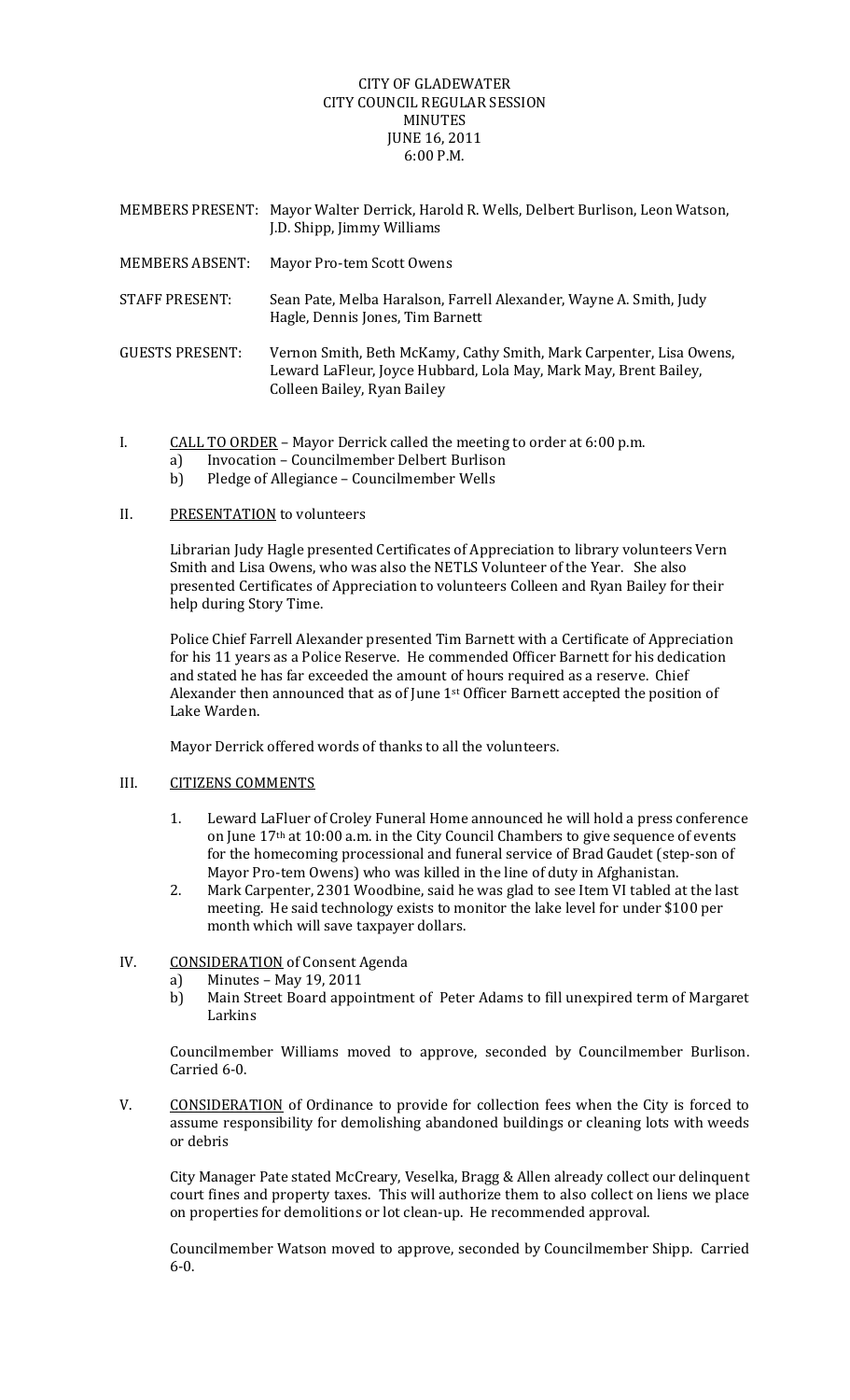VI. CONSIDERATION of Agreement with United States Department of the Interior for the Texas Data Collection Program

City Manager Pate said this item was tabled last month in order to explore additional options. John Ringler of KSA Engineers said possibly grant funds could be used to install the elevation gauge and hook it to the SCADA system. In order to do so it must be submitted to RUS for approval, which will take approximately 90 days.

Councilmember Shipp said he is in favor of tabling again until we have a solid alternative. Councilmember Williams agreed, stating we have until budget adoption to consider it. Councilmember Burlison said the agreement doesn't state who has responsibility for the gauges and moved to table. Motion was seconded by Councilmember Wells. Carried 6‐0.

VII. CONSIDERATION of requiring security deposit with reservation of lake park pavilion

City Manager Pate said people have been reserving the pavilion and leaving it trashed out. He said the average deposit for other cities is \$75‐\$100. If approved we can have an ordinance ready for adoption at the next meeting.

Councilmember Willliams moved to approve \$75 deposit for pavilion rental, seconded by Councilmember Watson. Carried 6‐0.

VIII. EXECUTIVE SESSION pursuant to Government Code §551.071 to consult with Attorney Ron Stutes regarding litigation with Dual Construction

The Council recessed into executive session at 6:35 p.m.

IX. RECONVENE INTO OPEN SESSION and take any action necessary regarding litigation with Dual Construction

The Council reconvened into open session at 7:06 p.m. and took no action.

X. DISCUSSION regarding fireworks display scheduled for July 2, 2011

City Manager Pate and Fire Chief Wayne Smith announced the firework display will be held on Saturday July 2<sup>nd</sup>, with an alternate date of Sunday July 3<sup>rd</sup>. Donations to the Chamber of Commerce are appreciated.

#### XI. CITY MANAGER REPORT

- a) Grants
- b) Special Projects
- c) Announcements

City Manager Sean Pate gave the following report;

a) Grants

There will be an applicant meeting held in the near future for the new HOME grant program.

The Water Treatment Plant project is going well and is on schedule. The replacement or looping of the main from the Water Treatment Plant to East Lake is a partial go. There is approximately \$400k in grant funds that we possibly can use for that purpose.

#### b) Special Projects

East Texas Council of Governments (ETCOG) paid for the Code Red system and has allocated 6,500 minutes to the City of Gladewater to be used at our discretion.

The spillway repairs will begin July  $18<sup>th</sup>$ . The lake level is low enough so all we will have to pump is the catch basin below the spillway. These repairs are effectively a "band-aid" approach and more permanent options will be on the next agenda.

#### c) Announcements

Information received from the Retail Coach is posted on the City's website.